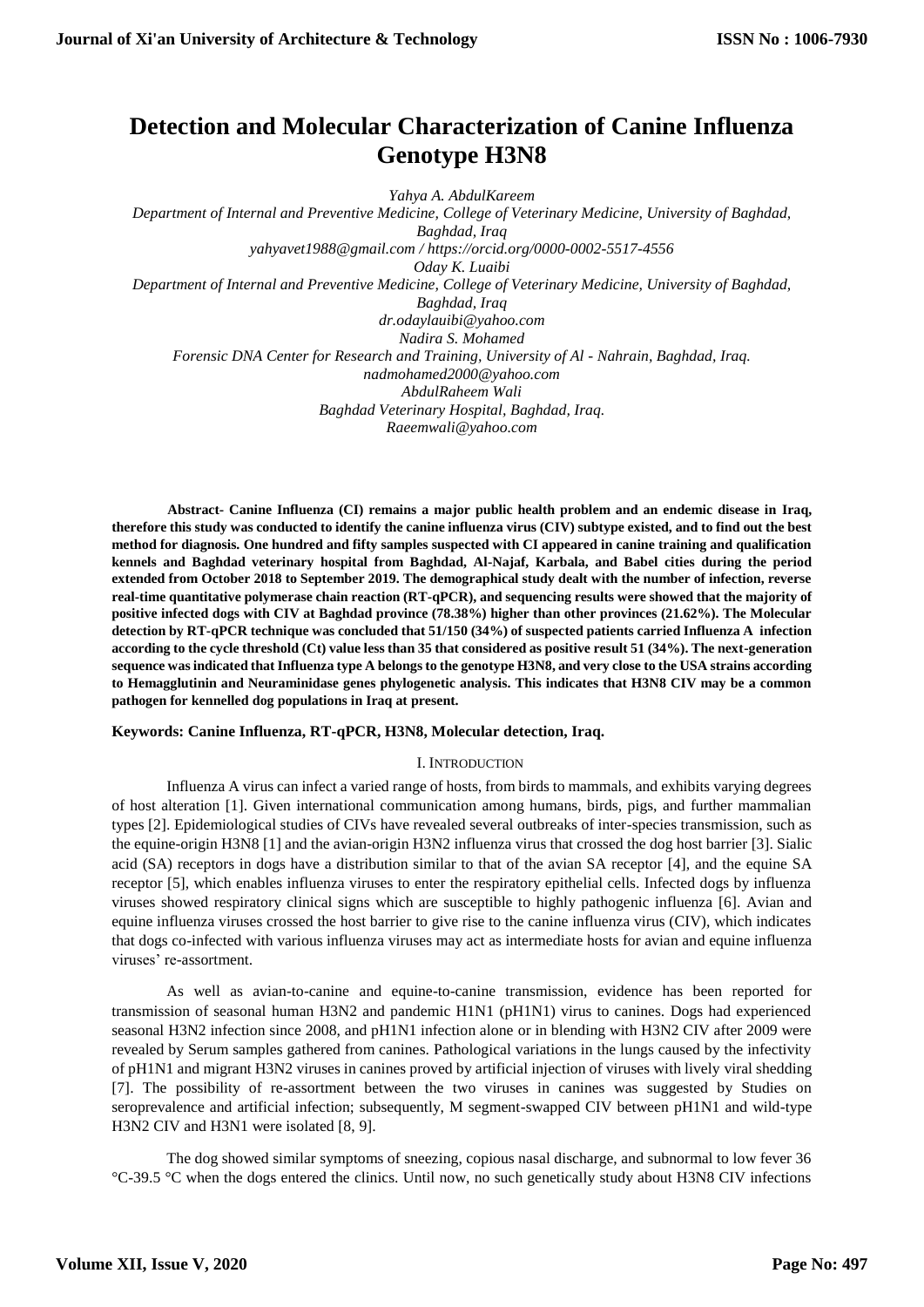were carried out in kennelling dogs in Iraq. This study will provide an important insight into pathogenesis, transmission, and evolution of CIVs, which emerged recently in Iraq, and help determine future countermeasures.

#### II. MATERIALS and METHODS

To display the prevalence of the equine-derivation H3N8 CIV in the kennelled dog population, four large-scale dog kennels were selected from four different cities of Iraq Provinces. Regular inspections were conducted to assess the prevalence of CIV in dog kennels from October 2018 to September 2019. A total of 150 samples, nasal swabs were collected from dogs at a different sex and age from four dog kennels. Four cities included Baghdad, Babel, Karbala, and Najaf. These samples were transferred in VTM after collection and stored at -70 °C before tested.

The isolation of viruses from canine nasal swabs was carried out according to report protocols for the World Health Organization, [10]. Viral RNA was extracted using the Kit Ribo Virus (Sacace, Italy). The subtyping experiments primers used for detection influenza A types by RT-qPCR in this study according to Terrier et al., [11]. And reverse transcription RNA to synthesizes complementary DNA (cDNA) performed by using the Go Script™ Reverse Transcription (Promega, USA). cDNA delivered to generate through widely used nextgeneration sequence (NGS) technologies (Illumina) for whole-genome sequence (WGS).

Reading quality analysis and improvement. This unit is the first stage in almost WGS bioinformatics analyses and refers to the quality control and improvement of the raw sequencing data. Raw data accepted singleend and paired-end reads (fastq.gz format) to generate NGS technologies (Illumina). Reads' quality control in this study performed by using FastQC software [12], while Trimmomatic achieved quality improvement [13].

Variant uncovering and accord generation. This stage of the pipeline contains mapping the quality processed reads against user reference sequences, followed up by SNP/indel calling and annotation, and generation of consensus nucleotide sequences.

The reference database of canine influenza includes reference sequences of equine-origin Influenza A virus (MK690099.2 Influenza A (H3N8) (HA) gene USA 2020). Reference sequences are publicly available at the National Centre for Biotechnology Information (NCBI). The reference file, both in ".fasta" and ".gbk" (GenBank) format annotation accomplished by using (Prokka) [14], was prepared to fit amplicon-based schemas capturing the whole coding sequences (CDS) of the eight genes of influenza virus. ".Fasta" files uploaded and explained by using Prokka. In this unit, by Snippy advantage, an extremely elastic multi-program tool for fast readability mapping (by using Burrows-Wheeler Aligner – BWA) [15], SNP/indel calling (by using samtools and freebayes) [16, 17], variant annotation (by using SnpEff) [18] and consensus generation (by using vcftools) [19].

# III. RESULTS

The recent genetic screening revealed that from 150 nasal swabs 51 (34.0%) was found positive by M gene-specific RT-qPCR in kennelled dogs (Figure 1). Kennelled dogs were examined by M gene-specific RTqPCR for equine-origin H3N8 CIV from four cities in Iraq. Kennelled dogs from Baghdad were detected with the highest prevalence when tested by M gene-specific RT-qPCR (78.38%), followed by Babel, Najaf (8.1%) and Karbala (5.4%) (Figure 2). Phylogenetic tree was mainly divided into subgroups that correlative with equine lineages. As shown in the four constructed phylogenetic trees, the CIV grouped with the newly isolated Equine influenza viruses H3N8 from France, Malaysia, Chile, and the USA. Hemagglutinin (HA), and Neuraminidase (NA) genes of CIV H3N8 closely relate and cluster in the same clade with the equine H3N8 viruses from the USA, while CIV from other countries isolated in different clades. Furthermore, the HA gene of the canine H3N8 strain from kennelled dogs seemed to be derived from the (A/equine/Oregon/78356/2012(H3N8)) strain (Figure 3). The internal genes of A/canine/Iraq/2020(H3N8) most closely connected to the (A/equine/Oregon/78356 /2012(H3N8)). Similarly, we compared the gene sequence of the gene NA from the CIV isolate against the equine isolate from the USA and the most similar influenza viruses strain, (A/Equus caballus/USA/154390 /2018(H3N8)) strain (Figure 4). All these analyses revealed that few changes happened in CIVs after years of spreading.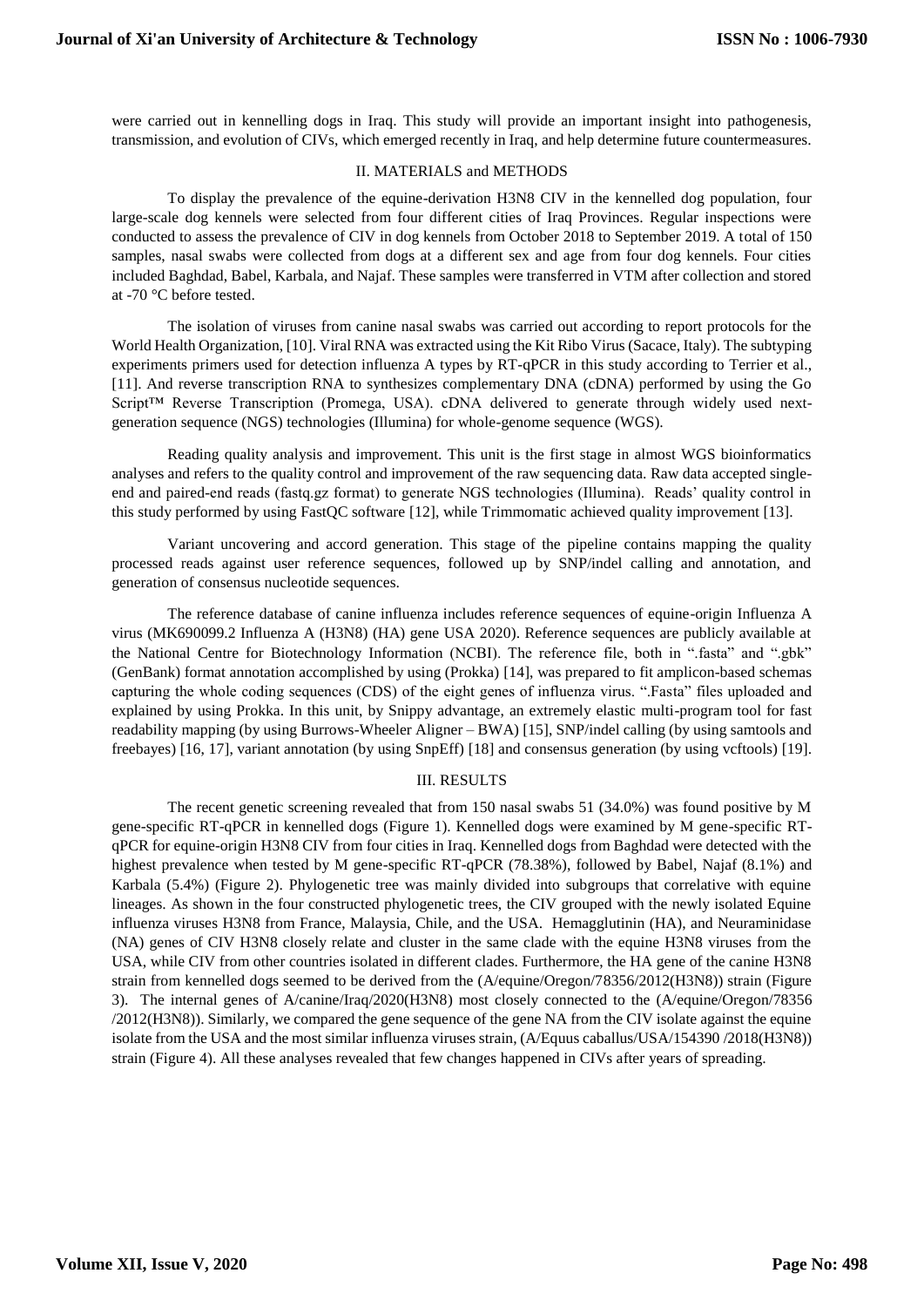

Figure 1. Distribution of samples according to results of RT-qPCR.



Figure 2. Distribution of collected samples study according to Provinces.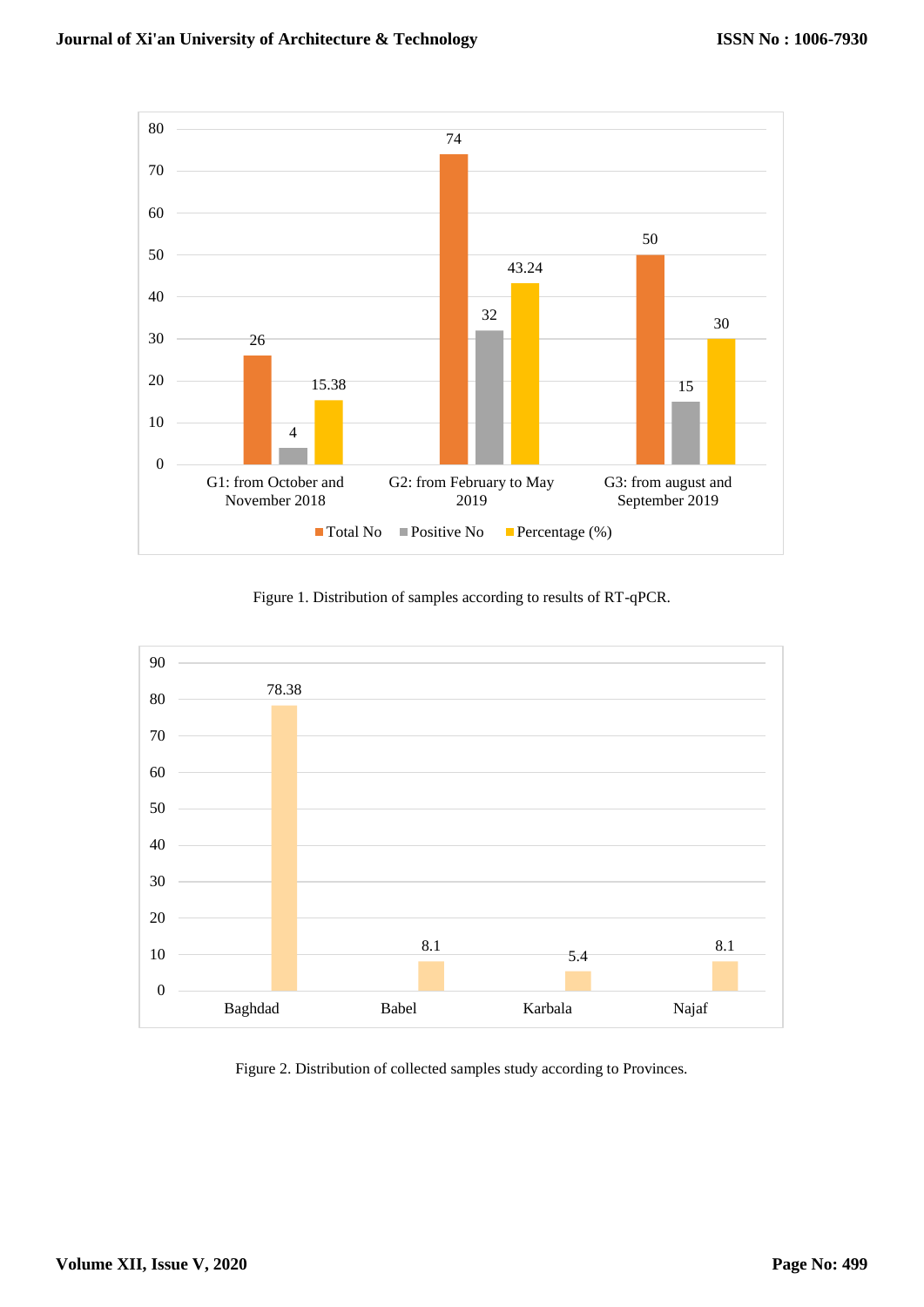

Figure 3. Phylogenetic trees for the A/canine/Iraq/2020(H3N8) HA gene and those of other influenza A viruses. The analysis was based on the nucleotide sequences in the open reading frames of the HA gene. The trees were generated with the MEGA program (version 6.0) by using neighbour-joining analysis.



Figure 4. Phylogenetic trees for the A/canine/Iraq/2020(H3N8) NA gene and those of other influenza A viruses. The analysis was based on the nucleotide sequences in the open reading frames of the NA gene. The trees were generated with the MEGA program (version 6.0) by using neighbour-joining analysis.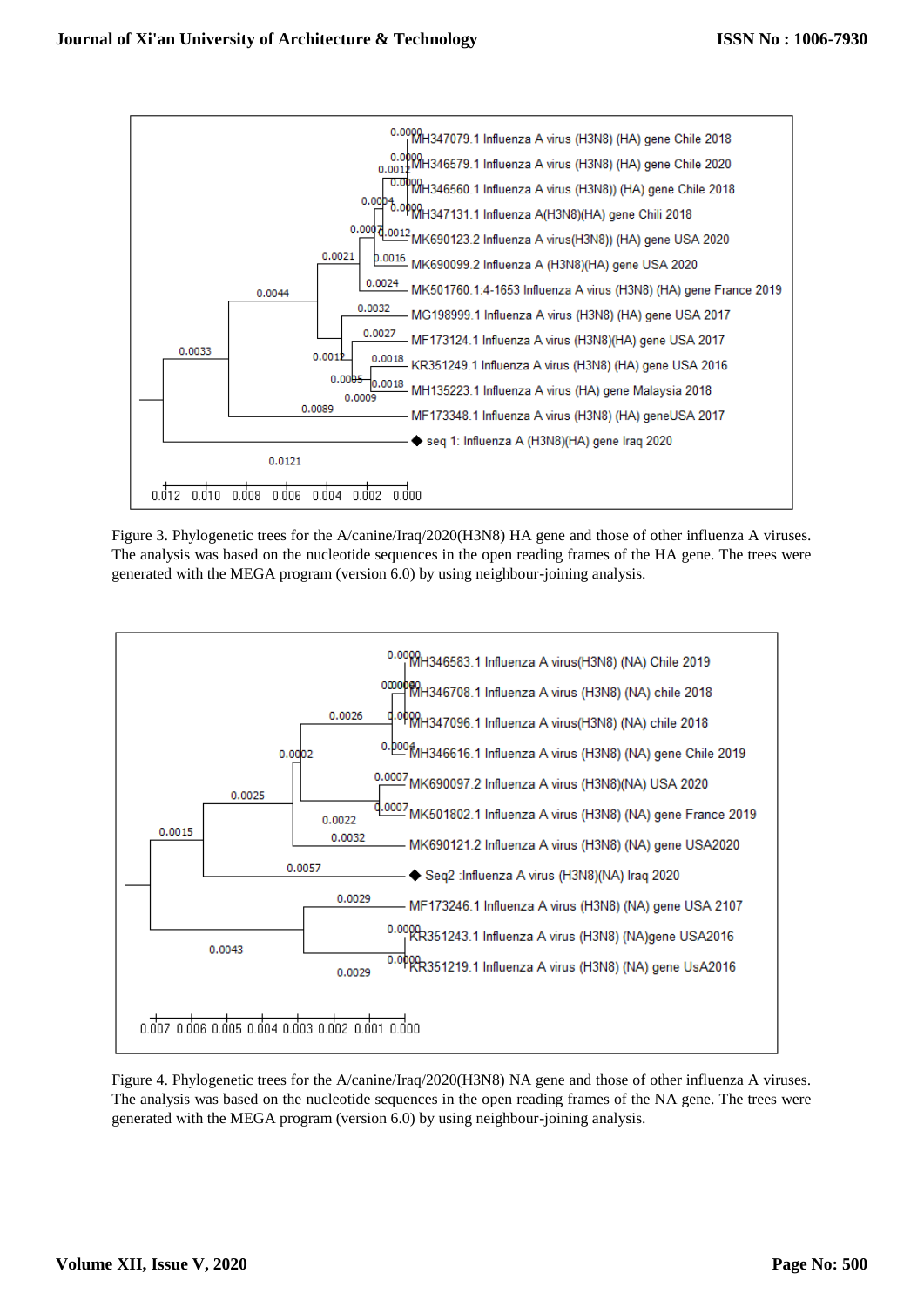## IV. DISCUSSION

This is the first epidemiology survey to assess the risk of H3N8 CIV transmission among different dog populations in Iraq. One strain was isolated from kennelled pet dog in the veterinary hospital of Baghdad. This indicates that H3N8 CIV may currently be a common pathogen for kennelled dog populations in Iraq. Similarly, our study has shown that the infection rate of this equine-origin canine influenza in kennelled dogs were (34.0%), as determined by M gene-specific RT-qPCR test. The close contact is most probably the route of spread occurred between infected canines with H3N8 CIV and uninfected canines from different dog populations as data showed. The most possible way of infection is dog-to-dog spread. Our findings strengthened the previous data by showing that after long-term adaptation in dogs, the equine-origin H3N8 CIV has already circulated in various dog inhabitants in Iraq [20, 3]. As it is known that dogs accompany humans, so direct contact with humans is possible, and around this information, no direct transmission of CIV H3N8 from dogs to humans has been documented. Because of the similarity of the cellular receptors of the virus between dogs and humans, according to Song et al., [4]; and Daly et al., [5]; this is likely to cause CIV a new pandemic outbreak. Which may pose a great threat to our human life, these findings highlight the importance of monitoring dogs in pet hospitals and on dog kennels.

## V. CONCLUSION

As CIV H3N8 outbreaks among dogs continue in Iraq provinces, areas where are densely populated and with frequent animal trade, there are a non-stop dangers for pets CIV H3N8 infections, and for mutations, or genetic re-assortment foremost to first-hand CIV strains with greater than before transmissibility between dogs. Furthermore, vaccine development for CIV H3N8 is very urgent. Further study is required as the CIV H3N8 confirmed in various dog inhabitants and pose a potential danger to community health. The kennelled dogs' population may serve as a more sensitive sentinel for monitoring emerging CIV H3N8 in the future.

## ACKNOWLEDGEMENTS

We thanks all the field staff who helped in collecting samples. This work was not funded by any Iraqi foundation or Iraqi government Fund. This study was done for scientific research in Baghdad University only.

## AUTHOR CONTRIBUTIONS

Yahya A. AbdulKareem, Oday K. Luaibi, and Nadira S. Mohamed conceived and designed the study; Yahya A. AbdulKareem and AbdulRaheem Wali collected samples; Yahya A. AbdulKareem, and Nadira S. Mohamed performed the experiments and sequencing analysis. Yahya A. AbdulKareem, Oday K. Luaibi, and Nadira S. Mohamed contributed to the writing and revision of the manuscript and approved the final one.

#### ETHICAL APPROVAL

This study does not cover any trainings with human/ animal members implemented by authors.

#### REFERENCES

[1] [Crawford, P.C., Dubovi, E.J., Castleman, W.L., Stephenson, I., Gibbs, E.P.J., Chen, L., Smith, C., Hill, R.C.,](https://science.sciencemag.org/content/310/5747/482)  [Ferro, P., Pompey, J. and Bright, R.A., \(2005\). Transmission of equine influenza virus to dogs. Science,](https://science.sciencemag.org/content/310/5747/482)  [310\(5747\), pp.482-485. DOI: 10.1126/science.1117950.](https://science.sciencemag.org/content/310/5747/482)

[2] Brown, I.H., (2000). The epidemiology and evolution of influenza viruses in pigs. Veterinary microbiology, 74(1-2), pp.29-46. [https://doi.org/10.1016/S0378-1135\(00\)00164-4.](https://doi.org/10.1016/S0378-1135(00)00164-4)

[3] Song, D., Kang, B., Lee, C., Jung, K., Ha, G., Kang, D., Park, S., Park, B. and Oh, J., (2008). Transmission of avian influenza virus (H3N2) to dogs. Emerging infectious diseases, 14(5), p.741.doi: [10.3201/eid1405](https://dx.doi.org/10.3201%2Feid1405.071471)  [.071471.](https://dx.doi.org/10.3201%2Feid1405.071471)

[4] Song, D., Lee, C., Kang, B., Jung, K., Oh, T., Kim, H., Park, B. and Oh, J., (2009). Experimental infection of dogs with avian-origin canine influenza A virus (H3N2). Emerging infectious diseases, 15(1), p.56. doi: [10.3201/eid1501 .080755.](https://dx.doi.org/10.3201%2Feid1501.080755)

[5] Daly, J.M., Blunden, A.S., MacRae, S., Miller, J., Bowman, S.J., Kolodziejek, J., Nowotny, N. and Smith, K.C., (2008). Transmission of equine influenza virus to English foxhounds. Emerging infectious diseases, 14(3), p.461. doi: [10.3201/eid1403.070643.](https://dx.doi.org/10.3201%2Feid1403.070643)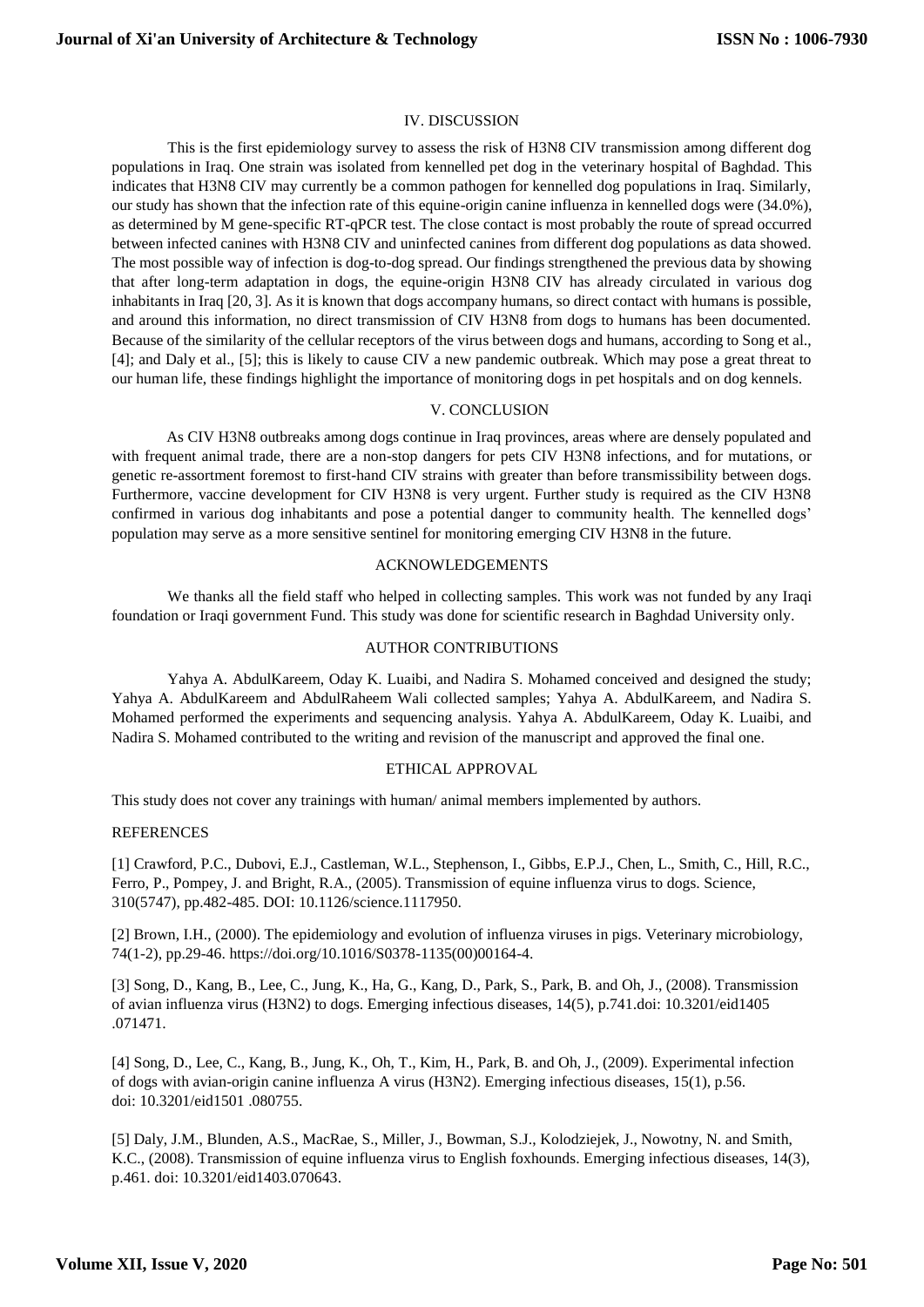[6] Lyoo, K.S., Na, W., Phan, L.V., Yoon, S.W., Yeom, M., Song, D. and Jeong, D.G., (2017). Experimental infection of clade 1.1. 2 (H5N1), clade 2.3. 2.1 c (H5N1) and clade 2.3. 4.4 (H5N6) highly pathogenic avian influenza viruses in dogs. Transboundary and emerging diseases, 64(6), pp.1669- 1675. [https://doi.org/10.1111/tbed.12731.](https://doi.org/10.1111/tbed.12731)

[7] [Song, D., Kim, H., Na, W., Hong, M., Park, S.J., Moon, H., Kang, B., Lyoo, K.S., Yeom, M., Jeong, D.G.](https://www.microbiologyresearch.org/content/journal/jgv/10.1099/vir.0.070821-0)  [and An, D.J., \(2015\). Canine susceptibility to human influenza viruses \(A/pdm 09H1N1, A/H3N2 and B\).](https://www.microbiologyresearch.org/content/journal/jgv/10.1099/vir.0.070821-0)  [Journal of General Virology, 96\(2\), pp.254-258. DOI 10.1099/vir.0.070821-0.](https://www.microbiologyresearch.org/content/journal/jgv/10.1099/vir.0.070821-0)

[8] Moon, H., Hong, M., Kim, J.K., Seon, B., Na, W., Park, S.J., An, D.J., Jeoung, H.Y., Kim, D.J., Kim, J.M. and Kim, S.H., (2015). H3N2 canine influenza virus with the matrix gene from the pandemic A/H1N1 virus: infection dynamics in dogs and ferrets. Epidemiology & Infection, 143(4), pp.772-780. DOI: [https://doi.org/10.1017](https://doi.org/10.1017/S0950268814001617) /S0950268814001617.

[9]Song, D., Moon, H.J., An, D.J., Jeoung, H.Y., Kim, H., Yeom, M.J., Hong, M., Nam, J.H., Park, S.J., Park, B.K. and Oh, J.S., (2012). A novel reassortant canine H3N1 influenza virus between pandemic H1N1 and canine H3N2 influenza viruses in Korea. The Journal of general virology, 93(Pt 3), p.551. [https://doi.org/10.1099/vir.0.070821-0.](https://doi.org/10.1099/vir.0.070821-0)

[10] [World Health Organization, \(2006\). Collecting, preserving and shipping specimens for the diagnosis of](https://scholar.google.com/scholar?hl=en&as_sdt=0%2C5&q=World+Health+Organization%2C+2006.+Collecting%2C+preserving+and+shipping+specimens+for+the+diagnosis+of+avian+influenza+A+%28H5N1%29+virus+infection%3A+guide+for+field+operations+%28No.+WHO%2FCDS%2FEPR%2FARO%2F2006.1%29.+World+Health+Organization.&btnG=)  [avian influenza A \(H5N1\) virus infection: guide for field operations \(No. WHO/CDS/EPR/ARO/2006.1\). World](https://scholar.google.com/scholar?hl=en&as_sdt=0%2C5&q=World+Health+Organization%2C+2006.+Collecting%2C+preserving+and+shipping+specimens+for+the+diagnosis+of+avian+influenza+A+%28H5N1%29+virus+infection%3A+guide+for+field+operations+%28No.+WHO%2FCDS%2FEPR%2FARO%2F2006.1%29.+World+Health+Organization.&btnG=)  [Health Organization.](https://scholar.google.com/scholar?hl=en&as_sdt=0%2C5&q=World+Health+Organization%2C+2006.+Collecting%2C+preserving+and+shipping+specimens+for+the+diagnosis+of+avian+influenza+A+%28H5N1%29+virus+infection%3A+guide+for+field+operations+%28No.+WHO%2FCDS%2FEPR%2FARO%2F2006.1%29.+World+Health+Organization.&btnG=)

[11] Terrier, O., Josset, L., Textoris, J., Marcel, V., Cartet, G., Ferraris, O., N'Guyen, C., Lina, B., Diaz, J.J., Bourdon, J.C. and Rosa-Calatrava, M., (2011). Cellular transcriptional profiling in human lung epithelial cells infected by different subtypes of influenza A viruses reveals an overall down-regulation of the host p53 pathway. Virology journal, 8(1), p.285. Terrier, O., Josset, L., Textoris, J., Marcel, V., Cartet, G., Ferraris, O., N'Guyen, C., Lina, B., Diaz, J.J., Bourdon, J.C. and Rosa-Calatrava, M., (2011). Cellular transcriptional profiling in human lung epithelial cells infected by different subtypes of influenza A viruses reveals an overall down-regulation of the host p53 pathway. Virology journal, 8(1), p.285. [https://doi.org/10.1186/1743-422X-8-](https://doi.org/10.1186/1743-422X-8-285) [285.](https://doi.org/10.1186/1743-422X-8-285)

[12] Andrews, S., (2010). Babraham bioinformatics-FastQC a quality control tool for high throughput sequence data. URL: [https://www.bioinformatics.babraham.ac.uk/projects/fastqc/.](https://www.bioinformatics.babraham.ac.uk/projects/fastqc/)

[13]Bolger, A.M., Lohse, M. and Usadel, B., (2014). Trimmomatic: a flexible trimmer for Illumina sequence data. Bioinformatics, 30(15), pp.2114-2120. [https://doi.org/10.1093/bioinformatics/btu170.](https://doi.org/10.1093/bioinformatics/btu170)

[14] Seemann, T., (2014). Prokka: rapid prokaryotic genome annotation. Bioinformatics, 30(14), pp.2068-2069. [https://doi.org/10.1093/bioinformatics/btu153.](https://doi.org/10.1093/bioinformatics/btu153)

[15] Li, H. and Durbin, R., (2009). Fast and accurate short read alignment with Burrows-Wheeler transform. Bioinformatics Oxf Engl 25: 1754–1760. [https://doi.org/10.1093/bioinformatics/btp324.](https://doi.org/10.1093/bioinformatics/btp324)

[16]Li, H., Handsaker, B., Wysoker, A., Fennell, T., Ruan, J., Homer, N., Marth, G., Abecasis, G. and Durbin, R., (2009). 1000 Genome Project Data Processing Subgroup, the sequence alignment/map format and samtools. Bioinformatics, 25(16), pp.2078-2079[. https://doi.org/10.1093/bioinformatics/btp352.](https://doi.org/10.1093/bioinformatics/btp352)

[17] Garrison, E. and Marth, G., (2012). Haplotype-based variant detection from short-read sequencing. arXiv preprint [arXiv:1207.3907.](https://arxiv.org/abs/1207.3907)

[18] Cingolani, P., Platts, A., Wang, L.L., Coon, M., Nguyen, T., Wang, L., Land, S.J., Lu, X. and Ruden, D.M., (2012). A program for annotating and predicting the effects of single nucleotide polymorphisms, SnpEff: SNPs in the genome of Drosophila melanogaster strain w1118; iso-2; iso-3. Fly, 6(2), pp.80- 9[2.https://www.tandfonline.com/doi](https://www.tandfonline.com/doi/full/10.4161/fly.19695) /full/10.4161/fly.19695.